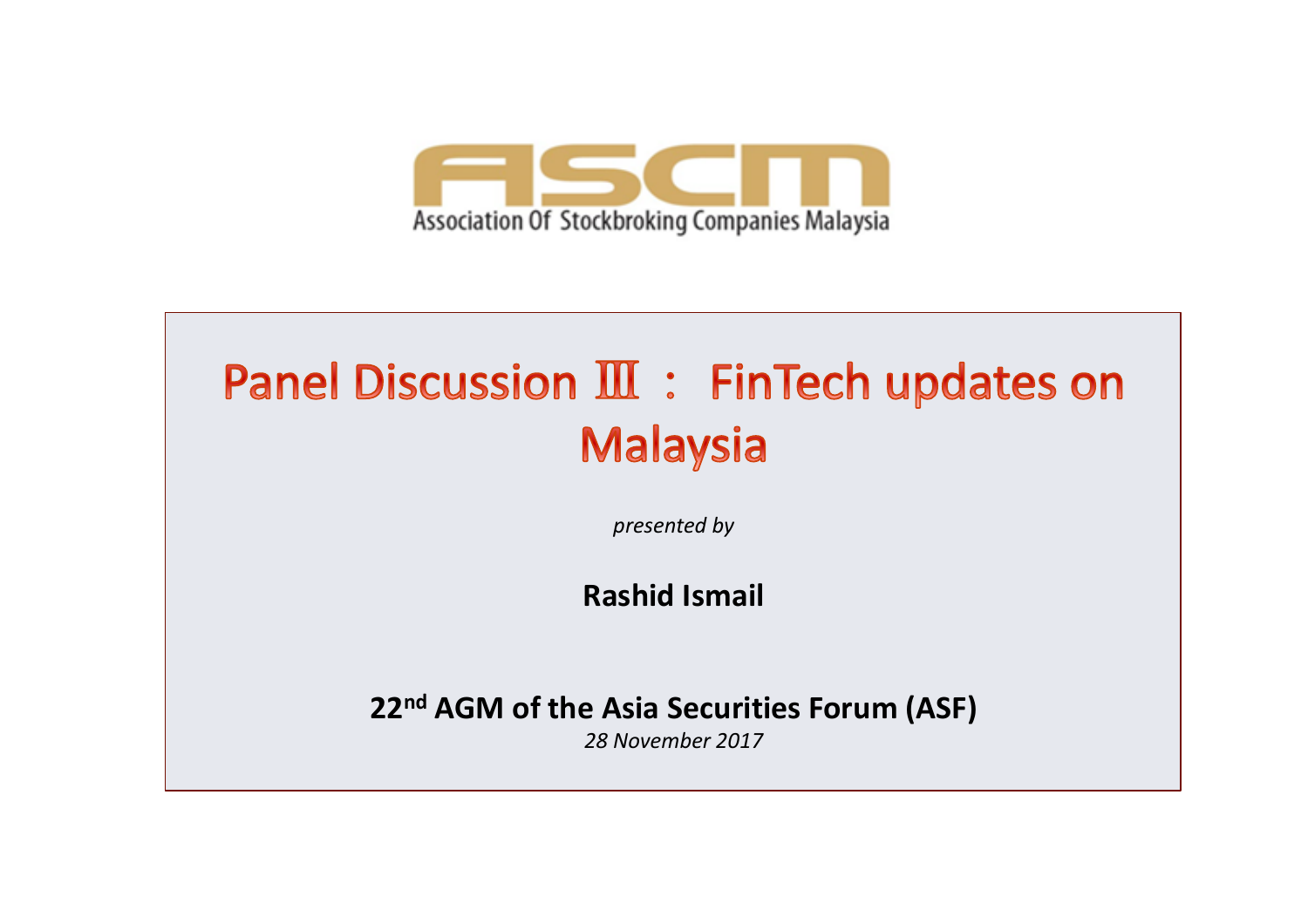The Association of Stockbroking Companies Malaysia is to promote the interest of the stockbroking companies by providing a unanimous "brokers" voice to relevant authorities and the public. Members Actively participates in all issues directly relating to the development and progress of the stockbroking industry and to help realise the Government's vision of transforming Malaysia into a regional financial centre. 27 23 Local Association Of Stockbroking Companies Malaysia 4 Foreign China Myanmar Taiwan Thailand **Philopines MALAYSIA Brunei Danusalar BOADOR** Indonesia The ASCM is run by a Management Committee comprising of nine stockbrokers who are elected by members at our Annual General Meeting. The basic function of the Management Committee is to represent the broking fraternity in discussions with authorities as well as to oversee the general running of the ASCM.

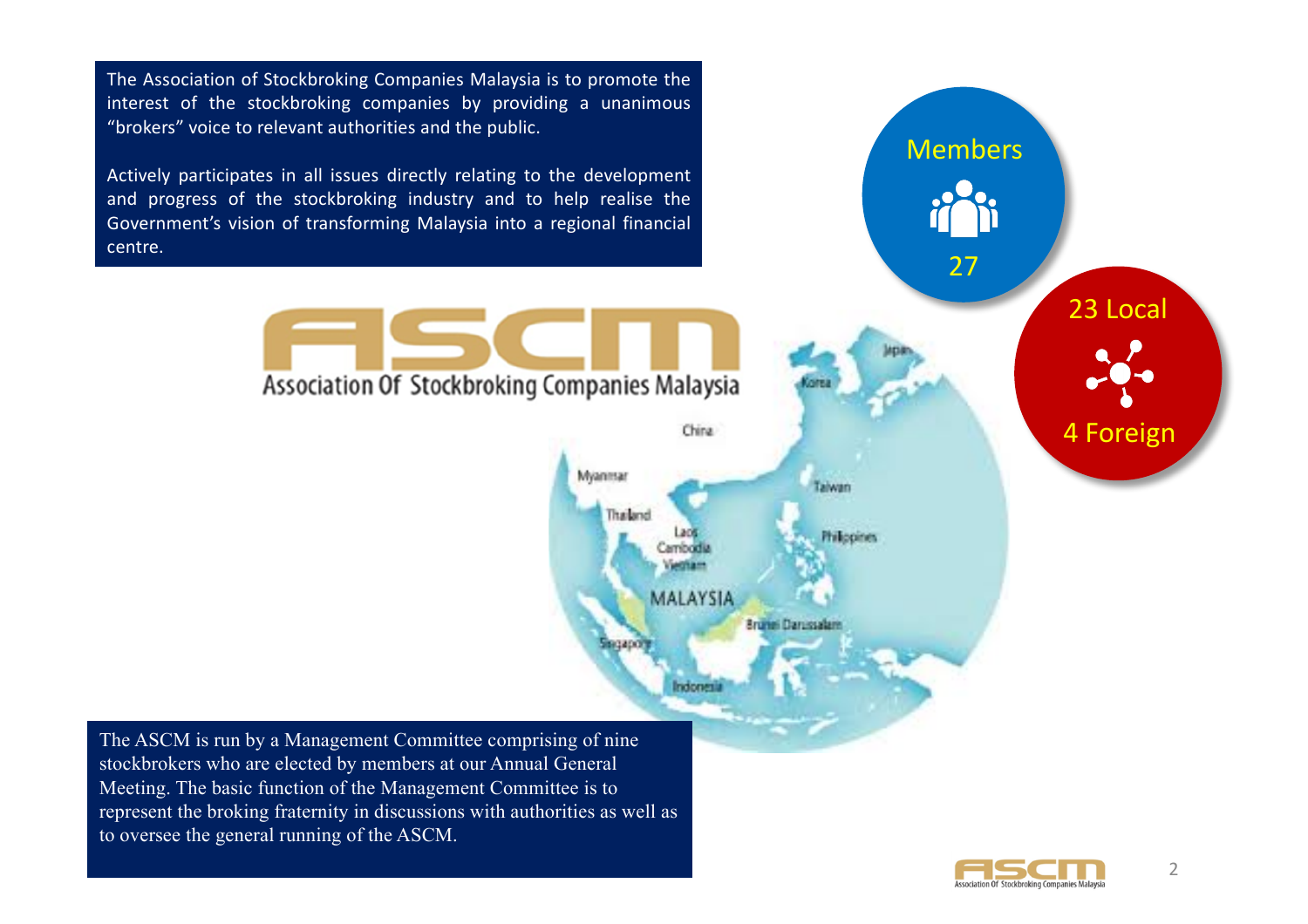### **Digital Agenda for the Capital Market Industry**

#### **1. Enhance Access to Financing** • Market-based Financing  $\triangleright$  6 ECF operators live (2016) Manage Risks  $\triangleright$  6 P2P operators live (2017) **Digital Agenda for Malaysian Capital Market** Tragge Market & Educate Investor **3.** Augment Institutional **Market**

- Markets for OTC
- $\triangleright$  Central information repository for bonds / Sukuk to be launched end-2017
- Advanced Analytics adoption

#### **2. Increase Investor Participation**

- Digital Investment Services
- Ø DIM framework (2017)
- Digitising Customer Experience and Traditional Distribution Channels
- $\triangleright$  Rakuten Trade licensed (2017)

#### **4. Develop Synergistic Ecosystems**

- Trustee Services, Rating Agencies, Guarantee Fund, Gov. Agencies, VC&PE, Industry Utilities
- $\triangleright$  SC's aFINity program

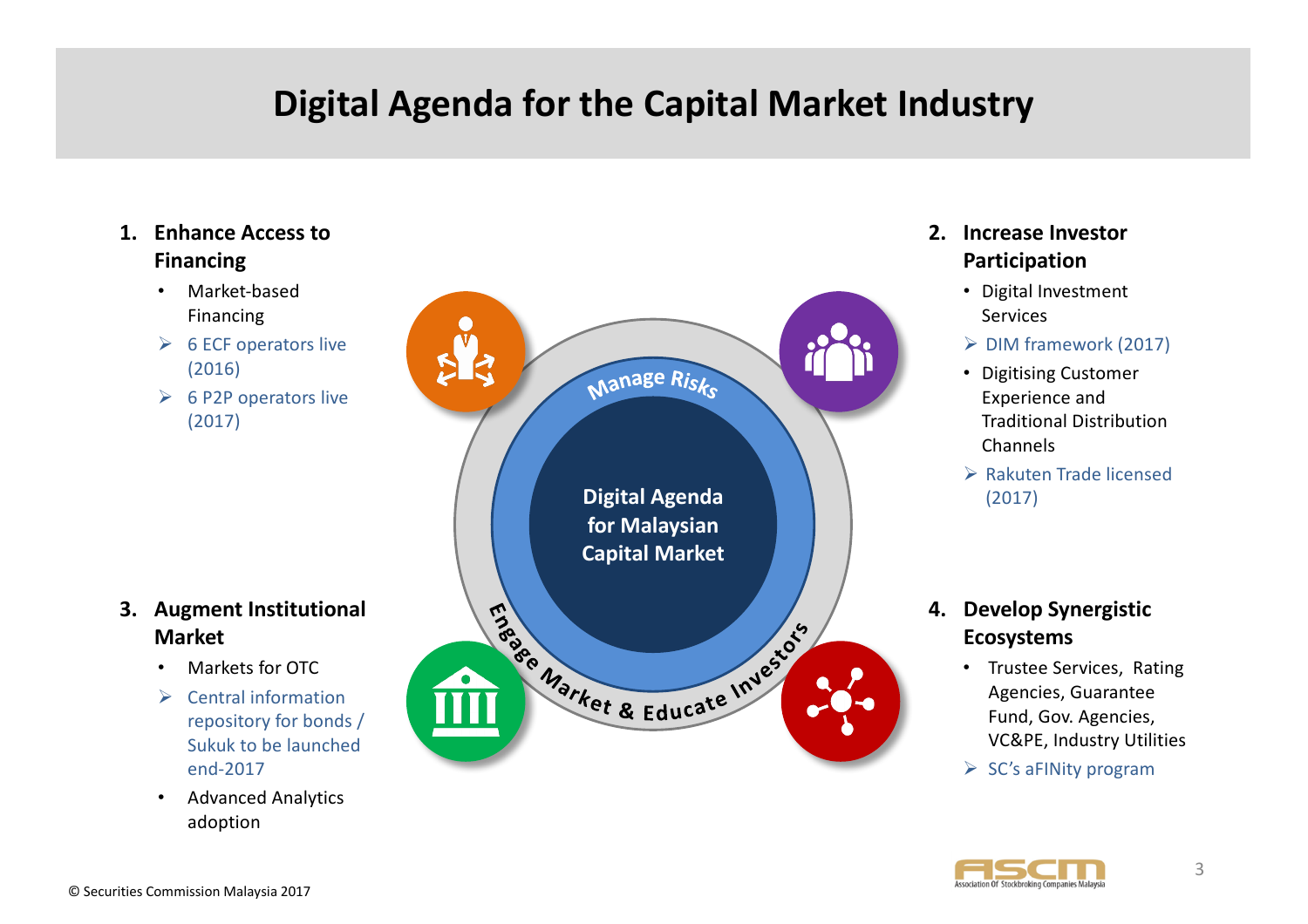### Enhance Access to Financing

In May 2016, Securities Commission Malaysia (SC) introduced the Peer to Peer Financing (P2P) framework which enables eligible businesses and companies to access market-based financing to fund their projects or businesses via an electronic platform.

The market-based financing initiatives, ECF and P2P have had good success in meeting the financing needs of our Micro SMEs. We have seen 450 campaigns funded through these platforms with close to RM50million/USD12million raised

ECF have successfully funded 32 campaigns with RM26million/USD6.25million raised. P2P Financing, all 6 operators registered last year are now fully operational, 418 campaigns successfully funded across more than 50 issuers, with a total of RM17.2million raised

Clear validation that there is a funding gap for the Small and Medium Enterprises in the market which can be filled by alternative financing channels like ECF and P2P.

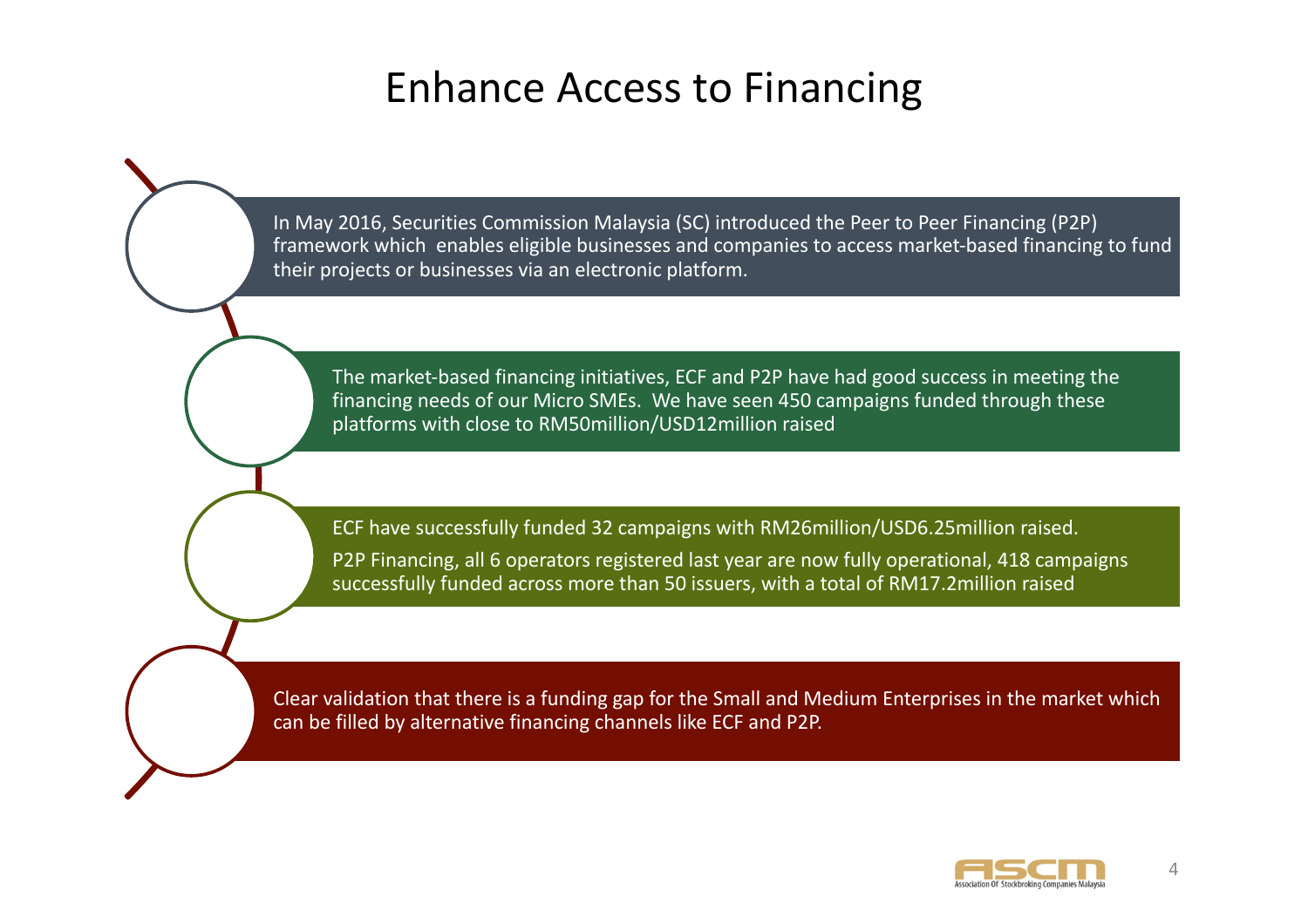### Increase Investor Participation

Robo-advisory services have emerged to provide a more convenient, accessible and affordable channel for retail investors to gain access to portfolio management services.

Digital Investment Services

In May this year, SC Malaysia was first in the region to launch a regulatory framework for Digital Investment Management (DIM), paving the way for automated discretionary portfolio management services

Digitizing Customer Experience and Traditional Distribution Channels Emergence of Digital Generation is also forcing our traditional financial services institutions to rethink their distribution channels to remain relevant.

This year we saw SC Malaysia licensed the first digital-only stockbroker for the Malaysian market, Rakuten Trade.

Since launch more than 5000 accounts opened to date.

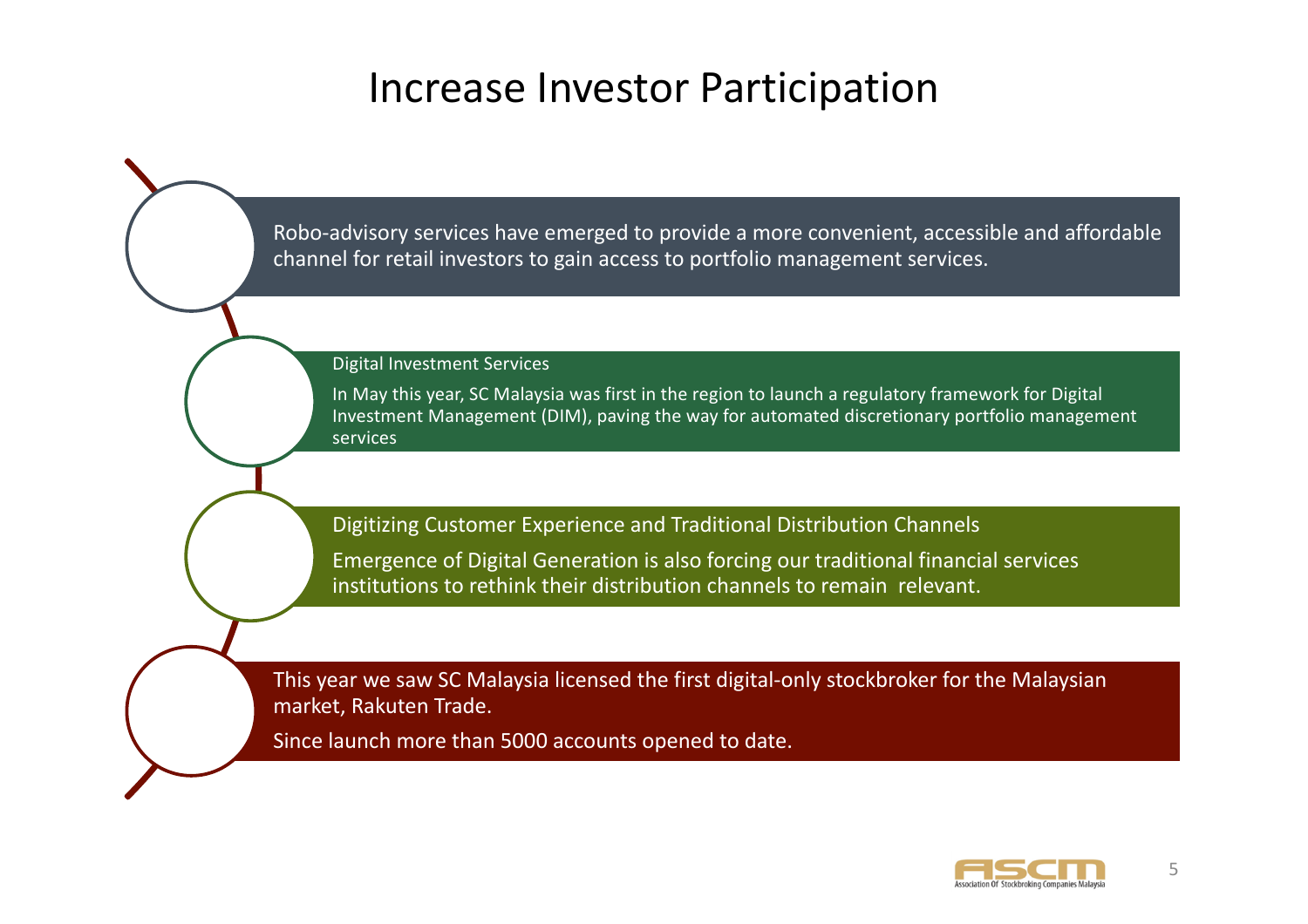### Augment Institutional Market

The Malaysian Bond and Sukuk market has achieved significant growth over the past two decades to reach RM1.3 trillion/USD316 billion in size. Today, it is the 3<sup>rd</sup> largest market in Asia (relative to GDP)

Information on the bond and Sukuk market is fragmented across multiple sources and only accessible by institutional investors. SC Malaysia in partnership with the industry have created a centralised bond and Sukuk information platform known as Bond+Sukuk Information Exchange (BIX)

In parallel, SC Malaysia will liberalise its rules to enable greater retail access to corporate and Sukuk market by Q1 2018.

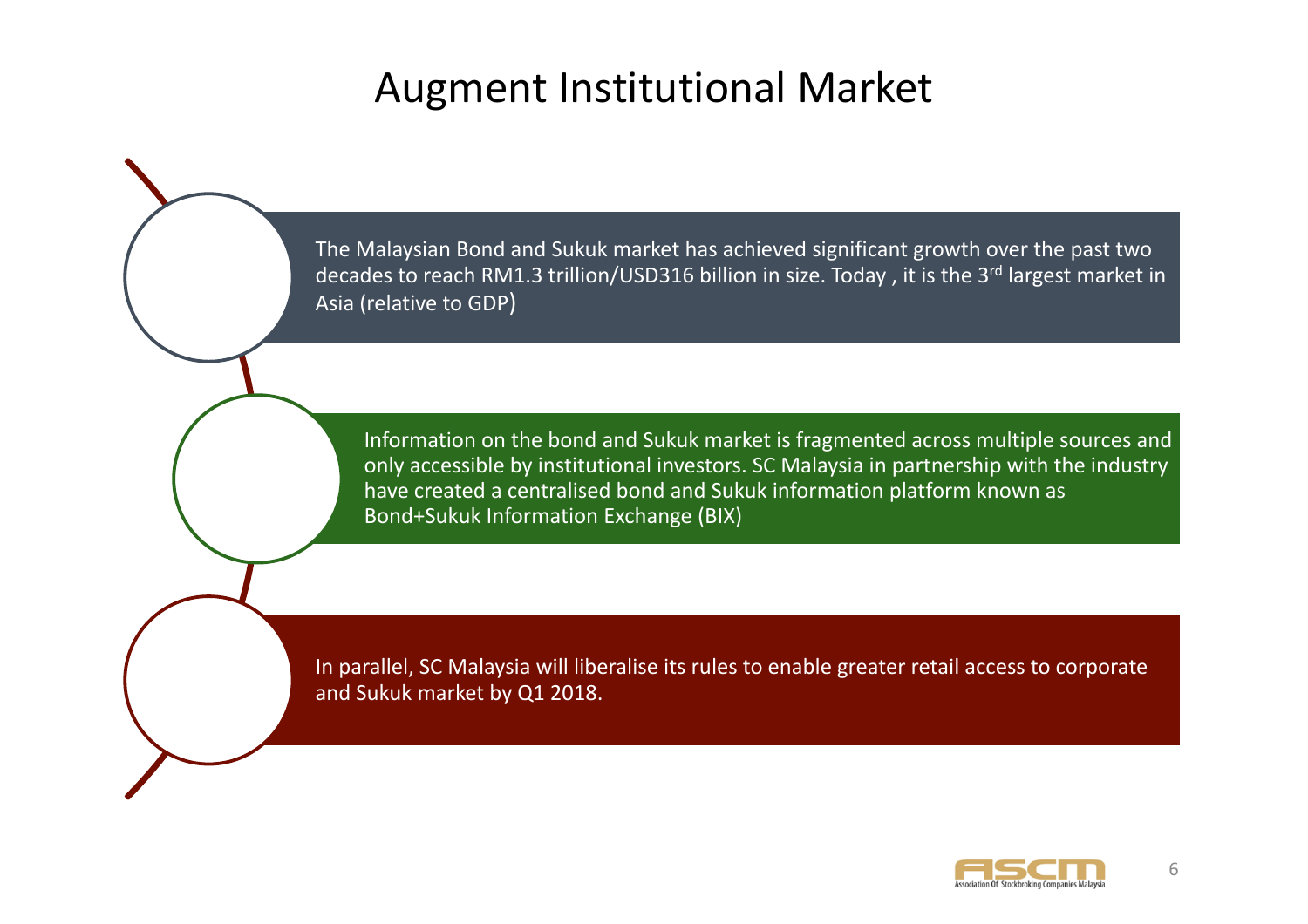### Develop Synergistic Ecosystems

Continued efforts to build our local digital finance ecosystem and catalyse greater interest and visibility towards digital finance. Alliance with Fin Tech community or aFINity programme. This year the aFINity programme has been expanded to include Innovation Labs

Innovation Labs acts as a platform to facilitate the testing of new digital innovations within the industry. The Lab allows SC to discuss and provide feedback to innovative business ideas and concepts, and to explore proof of concept solutions designed to meet specific industry needs

Through the aFINity Innovation Lab, SC have embarked on a pilot project to explore the usage of Distributed Ledger Technology (DLT) in the unlisted and OTC market space.

The findings from the pilot project will be published as an industry blueprint.

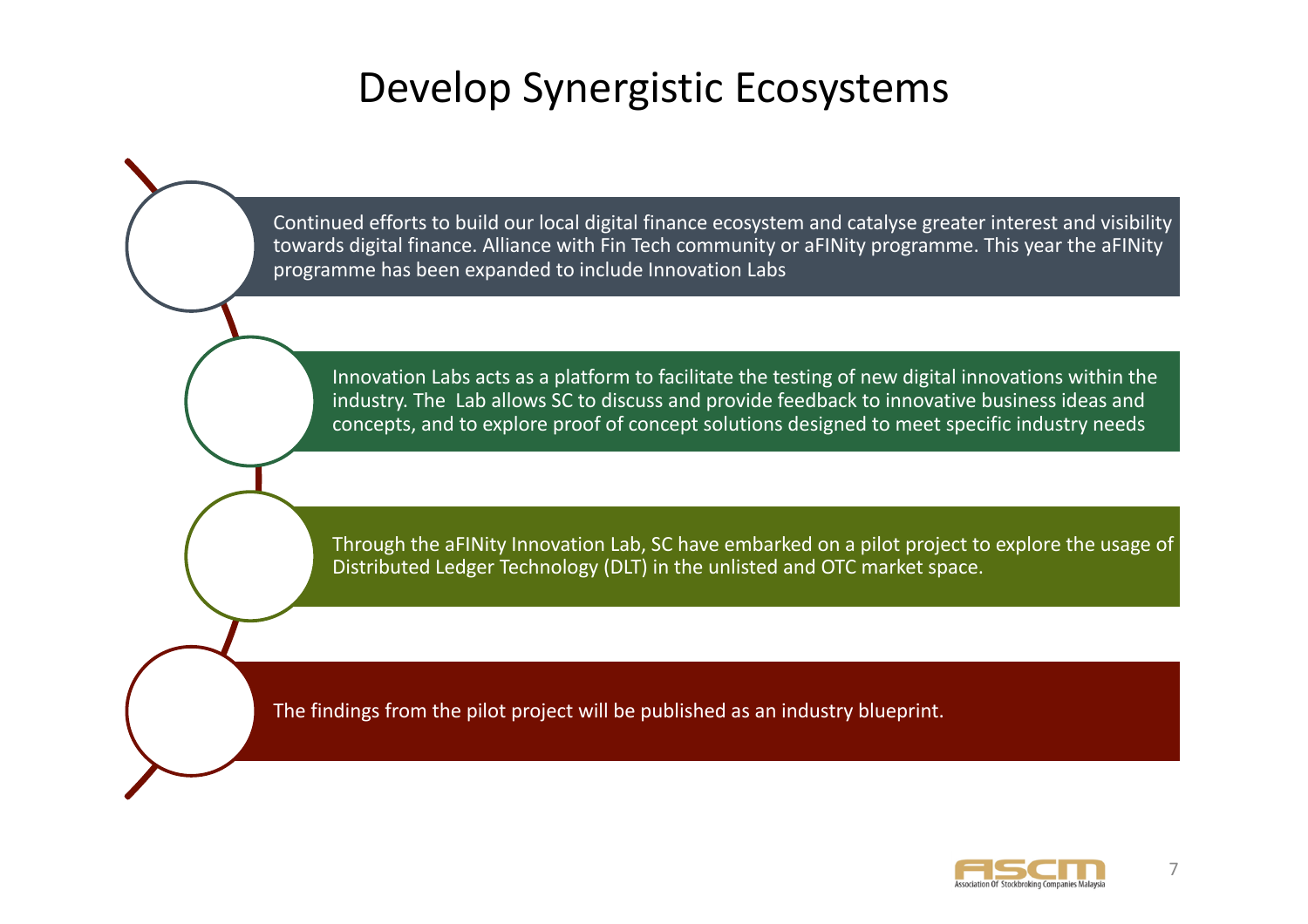### Key trends of FinTech in Malaysia

#### Peer-to-peer (P2P) financing and equity crowdfunding (ECF)

• The SC has been actively promoting P2P and ECF since last year. The introduction of P2P and ECF enable fund-raising from individuals or retail investors via an internet platform without an intermediary such as a bank, as well as funding or investment by investors in exchange for shares in startup entrepreneurs and small and medium enterprises.

#### Mobile wallet

• Malaysia's largest financial services providers, Maybank and CIMB aggressively promoting the cashless trend through mobile wallets. Maybank launched Malaysia's first mobile payment platform, MaybankPay, in July 2016, allowing users to simply tap their smartphones on Visa payWave terminals to make payments, which was followed by CIMB Pay in December 2016. Both recently announced that they will also introduce support for Alipay mobile wallet in Malaysia.

#### Fintech by local banks

- Hong Leong Bank has introduced its HLB LaunchPad, a developmental program to nurture the next-generation of FinTech start-ups specifically focusing on simplified banking, digitising customer experience and re-imagining future banking
- Maybank also launched Maybank Sandbox, which provides a complete ecosystem having all the essential components for free, to fasttrack the growth of FinTech developers across the region

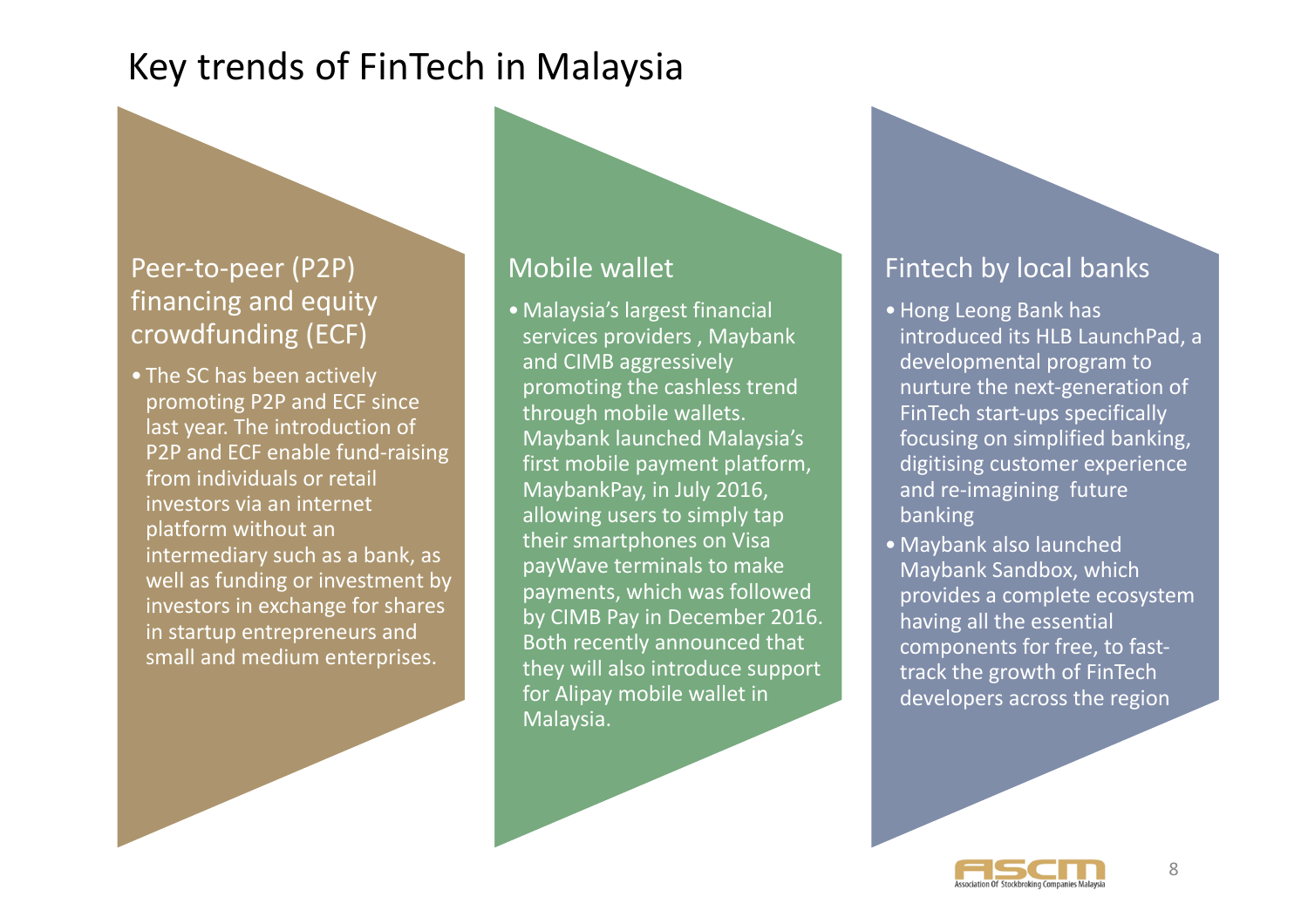### Embracing FinTech is the way forward for Financial Intermediaries